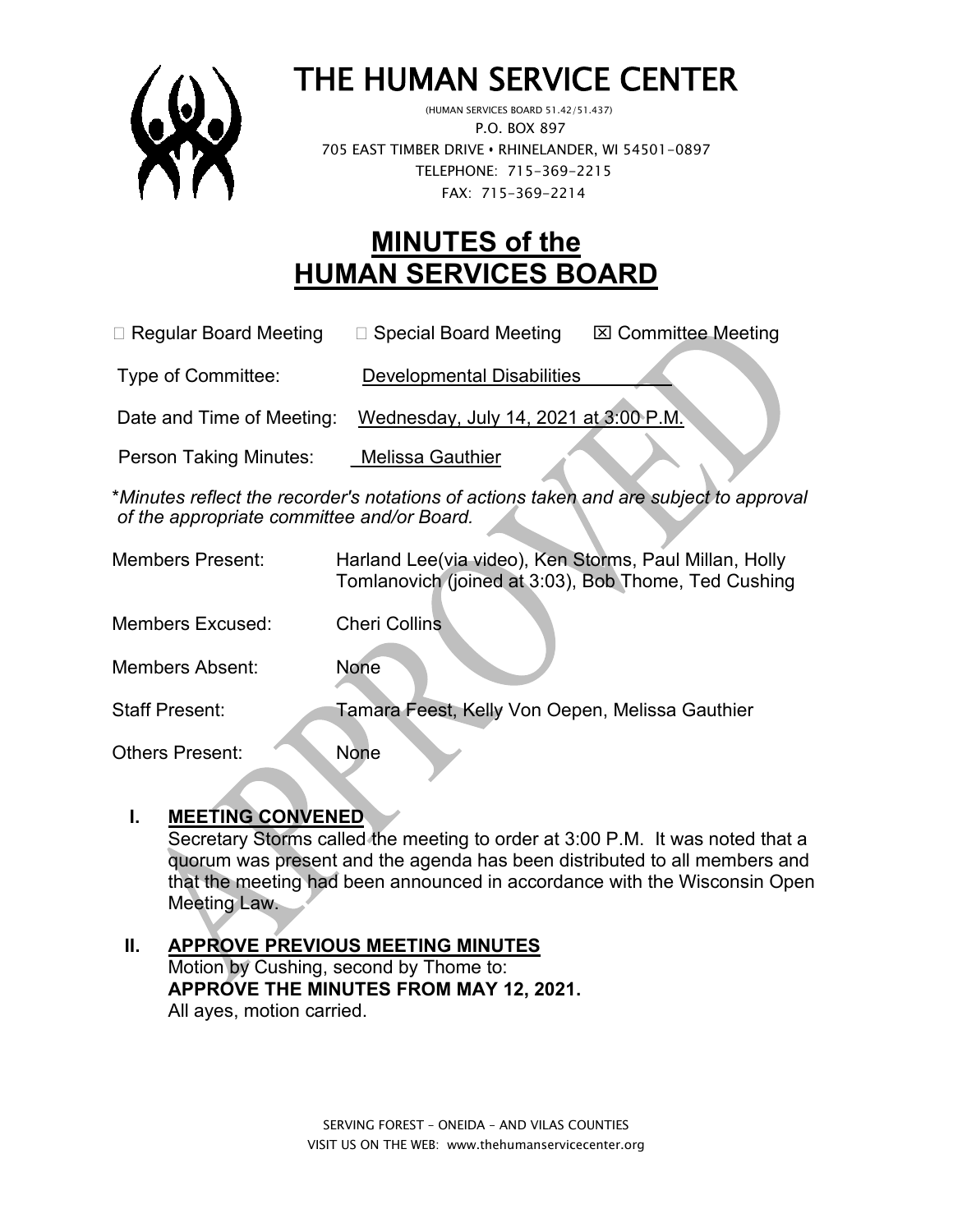### **III. COMMUNITY ENGAGEMENT UPDATE**

Von Oepen provided the committee with an update on community engagement opportunities that the department has been involved with. The Human Service Center staff continue to meet regularly with the tri-county's social service agencies to discuss staffing of consumers that are supported by both HSC and the tri-county Social Service Departments. Oneida County continues to meet monthly and Forest County will meet as needed. Although Vilas County Department of Social Services sees this as a valuable meeting, the last couple of meetings did not occur due to HSC not receiving the names of clients or the invitation to the meeting until the day of the meeting. Von Oepen also reported that family specific staffing with OCDSS continues to take place monthly as needed and FCDSS weekly as needed.

Von Oepen also noted that she completed an overview presentation of the programs in the DD Department to the Vilas County Aging and Disability Resource Center Committee on June 21, 2021. A Birth to 3 staff member attended the LDF WIC/Healthy Family/Birth to 3 Car Seat Event on June 22, 2021. This event was a great opportunity for families to see several agencies collaborating together and to hand out materials about the Birth to 3 program.

# **IV. BIRTH TO 3 PROGRAM UPDATE**

Von Oepen reported there are currently 49 participants in the Birth to 3 program. Of the 49 enrolled, 5 are from Forest County, 16 from Vilas County, and 28 are from Oneida County. Von Oepen also reported that the Birth to 3 program received 14 referrals in June which included 3 from Forest County, 4 from Oneida County, and 7 from Forest County. The referrals came from a variety of sources including parents, Ascension, Early Head Start, and Oneida and Vilas Departments of Social Services.

Von Oepen reported that Forest County Potawatomi Health and Wellness Speech Language Pathologist reached out to her to advise that she would be willing to provide speech evaluations and treatment in the families' natural environment with the Birth to 3 families in Forest County in the absence of HSC's part-time SLP that left the end of June. More communication will take place to establish a contract as HSC decides to move in that direction.

Von Oepen reported that the Birth to 3 program is currently working with 5 interns from the University of Whitewater. Due to COVID, the interns are all working remotely and they need to complete service projects as part of their internship. The interns are working on updating a tri-county resource guide for the Birth to 3 families and also creating an entry and an exit survey for the parents of the Birth to 3 children.

Von Oepen reported that the Metastar audit was scheduled for August but has since been put on hold. Feest reported that Metastar changed its grading rubric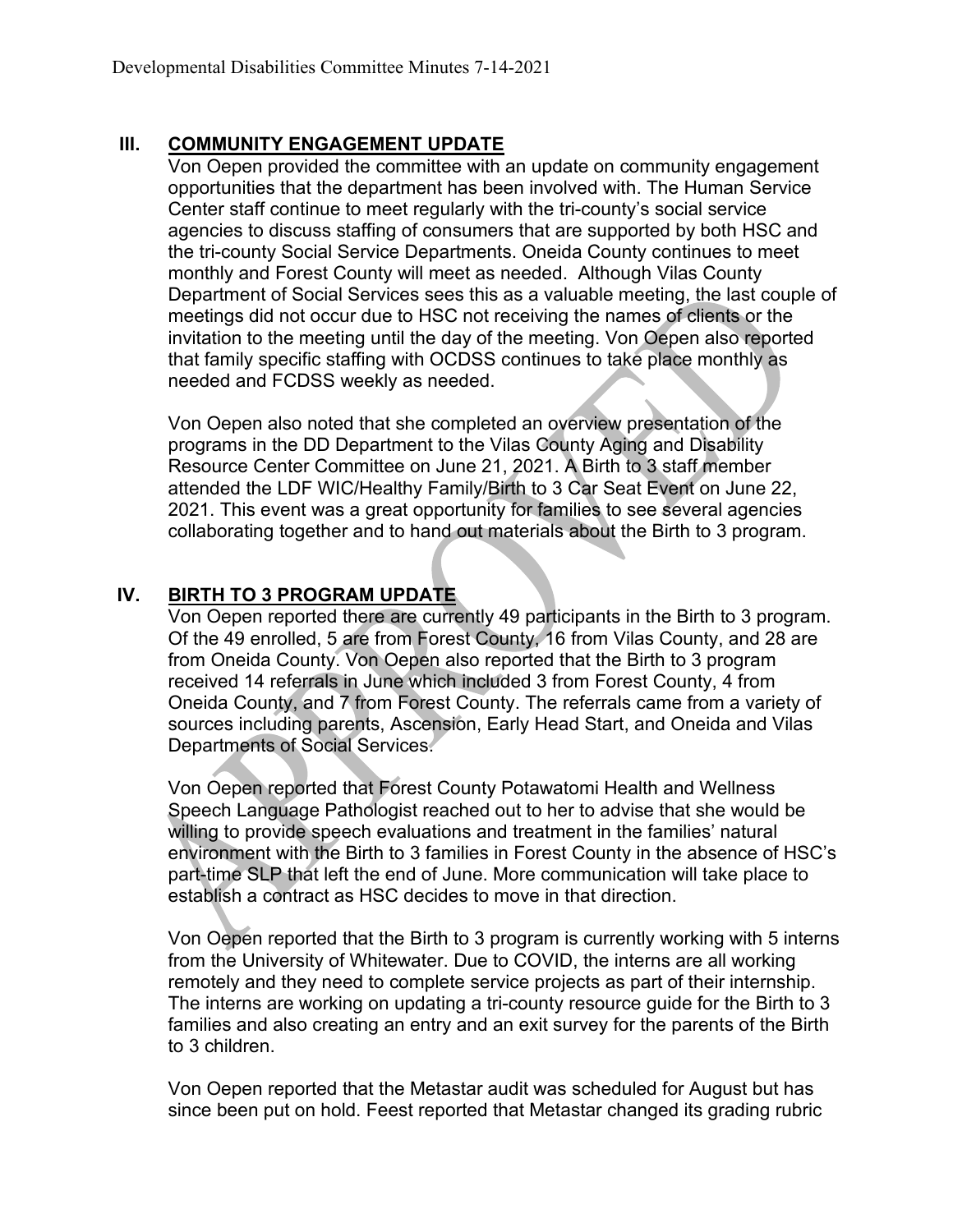and several agencies that have scored very well on their audits in the past did not do well under this new rubric as Metastar did not provide information on the changes prior to the audits. DHS is going to re-tool the scoring mechanism and re-score the agencies that have already been surveyed and then move on to those that haven't been surveyed yet.

Von Oepen also reported that she has been participating in the monthly DHS leadership calls which has been a great networking opportunity to connect with other Birth to 3 coordinators to discuss topics that counties may be struggling with.

### **V. EARLY HEAD START HOME VISITOR PROGRAM UPDATE**

Von Oepen reported that there are currently 12 children enrolled in this program. Two clients from Forest County, 8 from Oneida County, and 2 from Vilas County. Von Oepen reported that of the 12 children enrolled, 9 are also in the Birth to 3 program. Von Oepen reported that 3 of the children enrolled have already turned three, but will stay on the home visitor program until there are slots available for them to transition to center based Headstart for the 2021-22 school year.

Von Oepen reported that she reviewed and signed the EHS-HV agreement June  $30<sup>th</sup>$  for the contract cycle of July  $5<sup>th</sup>$ , 2021-June 24<sup>th</sup>, 2022. Von Oepen reported there will be a \$3.00/per 90-minute visit increase in reimbursement. Von Oepen also reported there will be an increase to the in-kind match from \$2750.00/per child/per year to \$2900.00/per child/per year.

Von Oepen reported that according to Carol Jackomino at The Office of Head Start, effective July 1<sup>st</sup>, 2021, all programming must resume to in-person services, including home visits and socialization activities. If families are not comfortable with someone coming in their home, then an alternative location should be found for the visit.

Von Oepen also reported that a new process for any child in foster care in the EHS-HV program with parental reunification as the goal, the EHS-HV, now has the opportunity to meet with the foster parents bi-weekly and the biological parents bi-weekly. This change will provide a connection between the DSS, foster placements, the child's biological parents and the EHS program, when reunification is the goal.

#### **VI. CHILDREN'S LONG TERM SUPPORT SERVICES PROGRAM UPDATE**

Von Oepen reported that there are currently 156 children enrolled in this program, 18 from Forest County, 93 from Oneida County, and 45 from Vilas County. Von Oepen reported that CLTS has been contacted by Metastar and the CLTS audit will be taking place early August. Von Oepen reported that 30 names will be pulled for the audit. Audit information will be sent to them electronically as they are not completing any CWA face to face visits at this time.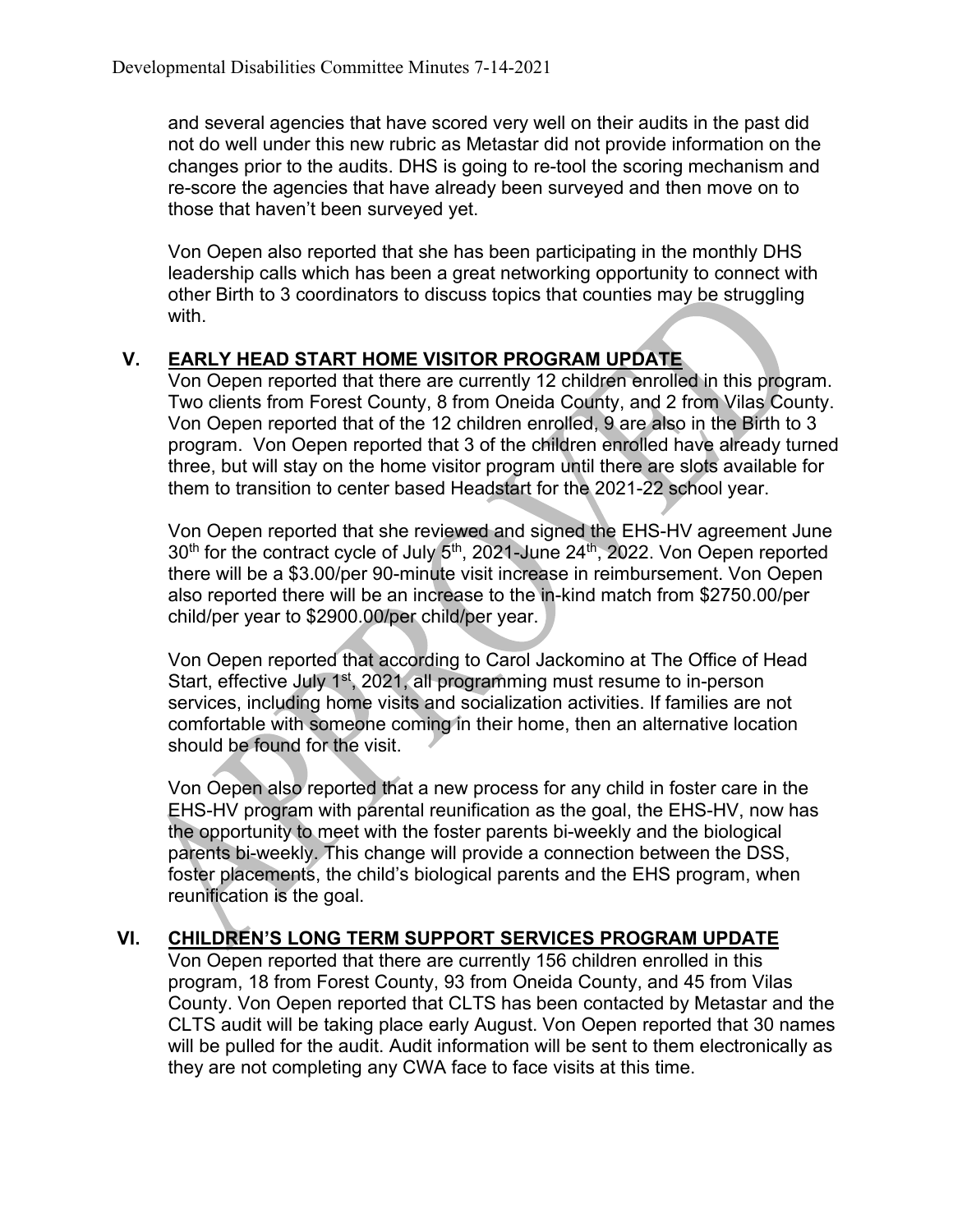Von Oepen reported that she has been partnering with the Behavioral Health Department to develop one agency referral form, which is still in draft, to help streamline the referral process for HSC.

Feest reported that a meeting with Caravel was held to discuss coordination of care opportunities and that Caraval is interested in opening a center in Rhinelander. Feest reported that she provided contact information for Nicolet College to help recruit staff and offered office space in the HSC building temporarily while they get up and running.

Von Oepen reported that she is continuing to work on finding new providers for the CLTS program and just completed contracts with Stable Hands, an Equine Therapy Center formed in 1992 and Music Therapy Services of Central Wisconsin, Inc.

#### **A. ENROLLMENT AND WAITLIST COMPLIANCE REPORT**

The Human Services Center Enrollment and Waitlist Compliance Report – May 2021 was distributed to the committee. Feest reported that the report comes from the state every month. Feest highlighted some areas of the report, including that every child that the state makes enrollable for HSC, HSC is enrolling. Feest also reported that due to the pandemic, the state is not allowing agencies to disenroll anyone in CLTS at this time, unless at parent request to be disenrolled and it is approved by BCS (Bureau of Children's Services) staff.

#### **B. ADDITIONAL CLTS SUPPORT & SERVICE COORDINATOR POSITION**

Feest reported that the current CLTS Support & Service Coordinators are working with caseloads of 35-40 children and enrollment has been steady since August of 2020. Feest reported that an additional CLTS Support & Service Coordinator will help to redistribute the caseload from the other Coordinators to continue to allow enrolling children released from the state waitlist.

Motion by Cushing, second by Thome to:

**ADD A CLTS SUPPORT & SERVICE COORDINATOR AND FORWARD TO ADMINISTRATION COMMITTEE FOR APPROVAL.**

All ayes, motion carried.

#### **VII. MEDICAL ASSISTANCE PERSONAL CARE PROGRAM UPDATE**

Von Oepen reported that the MAPC Registered Nurse has given notice of retirement and her last day will be September 3, 2021. Von Oepen reported that there are 28 people enrolled in this program, many of which are also in the CLTS program. Feest reported that Feest and Von Oepen had a conference call with MILC (Midstate Independent Living Choices), and they are working on a transition plan to MILC. They currently provide these services for 11 counties, including the 3 counties we serve, and they have the staff and capacity to serve these clients. Feest and Von Oepen are working on a letter to send out to the MAPC clients to inform them of the change and assist to make the transition as smooth as possible.